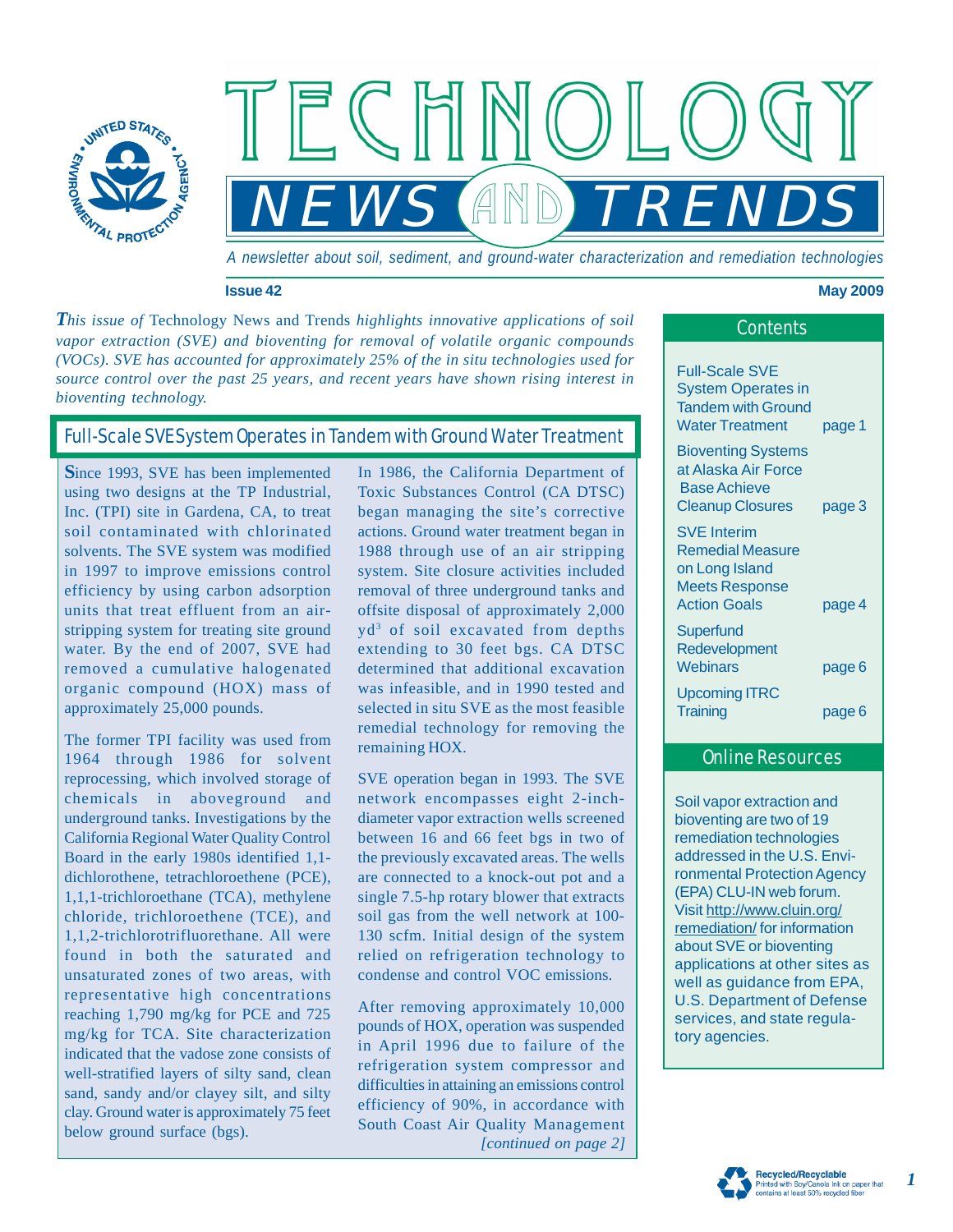*Figure 1. SVE at the TPI site steadily removed HOX from 1993 through 2007, except for temporary shutdowns to accommodate conversion to the GAC-based air emission control system and later replacement of the air blower.*



#### *[continued from page 1]*

District requirements. Efficiency reduction was attributed directly to the significant VOC concentration reductions in extracted soil gas. Over the three years of operation, the system had extracted 9,200-10,300 pounds of HOX and recovered 6,700 pounds of liquid solvents that were drummed and delivered to an offsite reclamation facility.

As a consequence, the SVE system was reconfigured in July 1996 to reroute SVE gases to the existing carbon adsorption units used to treat effluent from the ground water air stripper. Soil gas is delivered to a series of three carbon adsorbers, each containing approximately 5,500 pounds of activated carbon. Air from the carbon adsorbers is exhausted to the atmosphere through the facility's 60-foot stack.

SVE performance monitoring is conducted through 50 shallow semipermanent vapor probes and eight deep multi-level nested vapor probes to measure soil gas concentrations across the entire site. Performance tests rely

on use of a flame ionization detector (FID) for field detection of VOCs in soil gas extracted by each well. The FID sample line is connected directly to a sample port on the well while isolating the well from the rest of the system. Due to consistent field screening results, fixed-laboratory analysis is not required.

Over 10 years of operation, the modified SVE system successfully removed an additional 15,000 pounds of HOX (Figure 1). In general, measured HOX concentrations decreased as much as 80% in soil and as much as 50% in ground water. Performance monitoring in the first half of 2008 indicated that the system was operating at a flow rate averaging 110 scfm. VOCs were being removed at an average rate of 0.07 lbs/ hr, slightly higher than the previous sixmonth period. The system had performed without interruption for 4,368 hours, with soil gas extracted continually from five of the eight SVE wells. An estimated 292 pounds of HOX were removed from the subsurface in the first half of 2008, the majority of which were captured by the carbon adsorption Installation costs for the project are

estimated at \$312,00. Operation of the combined treatment system costs approximately \$33,000 each year, including \$3,000 for electricity plus an annual change-out of carbon in the air stripping system (at a material cost of \$5 per pound).

Contamination in the capillary fringe and ground water continues to serve as a source of VOCs in the soil gas. As a result, CA DTSC is negotiating an interim measure using in situ chemical oxidation (ISCO) to attack the most recalcitrant HOX contaminants, in this case chlorinated compounds such as PCE and TCE. The SVE system will continue operating until ISCO is implemented and possibly afterward if ISCO mobilizes additional contamination. Rebound testing and risk-based soil and soil gas remediation levels may be considered if mobilization does not occur.

*Contributed by Richard Allen (rallen2@dtsc.ca.gov or 818-717-6607) and Andy Cano (acano@dtsc.ca.gov or 818-717-6620), CA DTSC*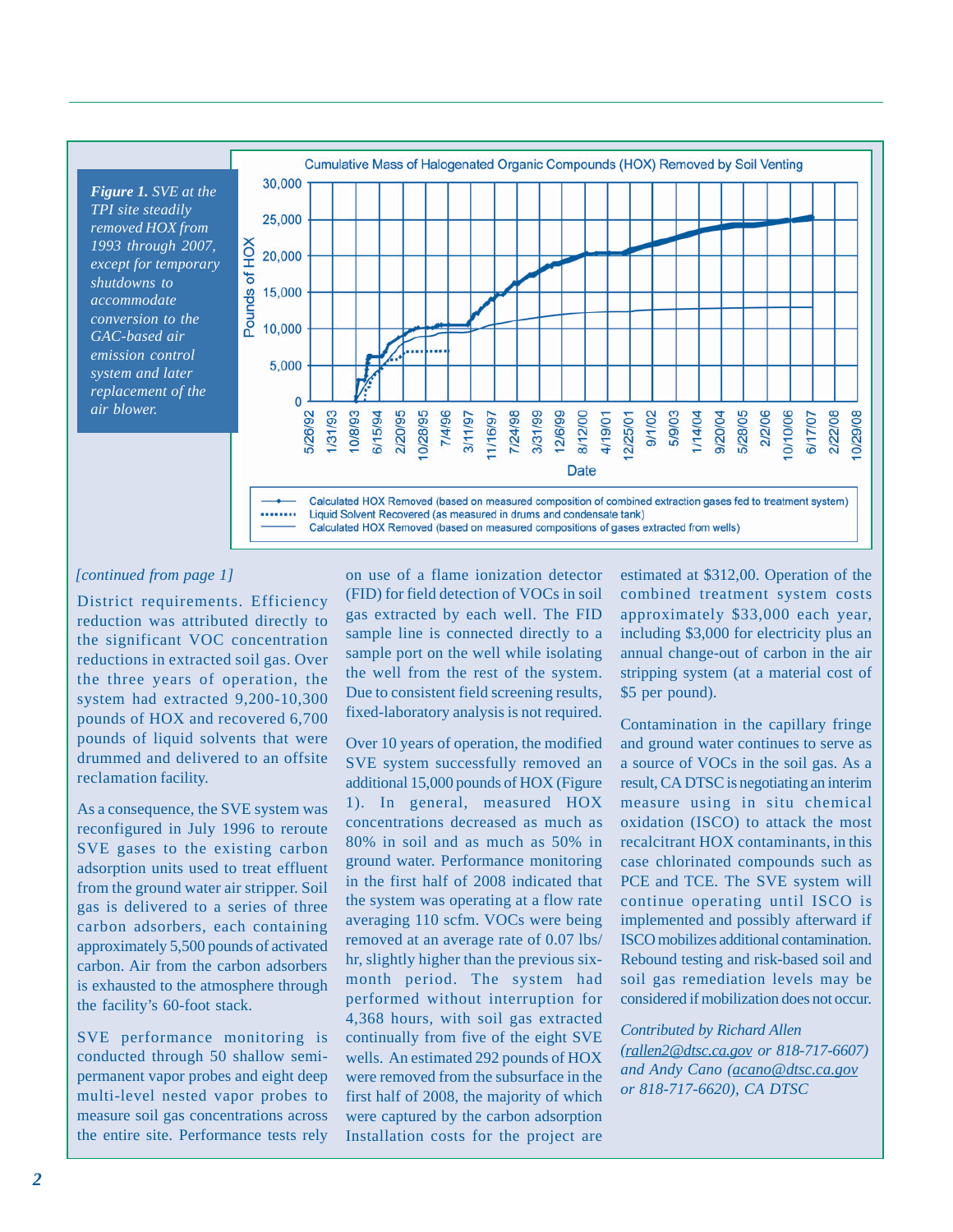## Bioventing Systems at Alaska Air Force Base Achieve Cleanup Closures

**T**he U.S. Air Force and Alaska Department of Environmental Conservation (ADEC) collaborated in installing and operating seven full-scale bioventing systems over the last 10 years to address hydrocarbon and VOC contamination at the King Salmon Airport (KSA) in Alaska. Five of the systems achieved cleanup closure within five years of operation, and another is currently under closure review. The remaining system will continue operating to address light nonaqueous phase liquid (LNAPL) for an additional five years, after which sampling data will be reviewed to determine if regulatory cleanup standards have been met.

The KSA is located on the Alaska Peninsula adjacent to Bristol Bay and Katmai National Park and Preserve, approximately 280 miles southwest of Anchorage. KSA had been used as a World War II military fuel and support base and subsequently became part of a permanent state-wide air defense system. Hazardous materials formerly used and stored at the facility include diesel fuel, gasoline, oil, antifreeze, cleaning solvents, pesticides, and electrical transformers containing polychlorinated biphenyls (PCBs). Storage tanks were suspected to be the source for up to 400,000 gallons of fuel released into the subsurface.

Investigations under the U.S. Department of Defense Installation Restoration Program during the late 1980s indicated soil and ground water contamination at several KSA sites, which were segregated into seven treatment zones. High concentrations for contaminants of concern found in soil during 1994 and 1998 remedial investigations included 19,200 mg/kg for diesel-range organics (DRO), 15,000 mg/kg for gasoline-range organics (GRO), 27 mg/kg total BTEX (benzene, toluene, ethylbenzene, and

xylenes), 0.26 mg/kg trichloroethene (TCE), and 2.19 mg/kg PCE.

A seep collection system was installed in 1994 to capture any source material and treat contaminated ground water before it reached an adjacent surface water body (Eskimo Creek). The collection system was shown over years to be ineffective in reducing the time to achieve the remedial action objective (RAO) of removing subsurface free product. Evaluated or implemented treatment methods to address the problem included a reactive iron wall, in situ biological treatment, bio-slurping, air sparging, bioventing, diversion walls, phytoremediation, capping, and monitored natural attenuation. Bioventing was selected in five of the seven treatment zones as a lower cost alternative with a shorter duration compared to other remedial approaches.

Six bioventing systems were installed in 1998 through 2001. Each system consisted of 1-11 venting wells extending 14-34 feet bgs with a 10- to 20-foot radius of influence per biovent. Equipment for each system consisted of an enclosed motor/ blower assembly generating approximately 5-15 cfm of continuous air flow into each venting well. Four to eight vapor points per site were installed for periodic monitoring of soil gas.

Operation of the first system began in 1999, with the last going into operation in 2002 as part of a remediation process optimization (RPO) for an existing SVE system. The switch from SVE to bioventing in this treatment zone was estimated to save \$2.8 million in project costs, including an annual \$890,000 for operation and maintenance (O&M).

An additional RPO in 2004 resulted in expansion of the site's radar approach control building (RAPCON) bioventing system to provide additional source treatment of diesel-range organics and free product. Expansion involved installation of four bioventing wells, which effectively enlarged the treatment area (Figure 2). Results of ground water sample analysis showed that bioventing was accelerating attenuation. At one RAPCON monitoring well, GRO and TCE pre-treatment concentrations in 1996 were 13.071 mg/L and 0.0589 mg/L, respectively. During a 2006 ground water monitoring event, GRO and TCE concentrations in the same well had reached established cleanup goals, with concentrations of 0.41 mg/L for GRO and 0.0159 mg/L for TCE.

Follow-up monitoring was conducted approximately two months after shutting down each of the five bioventing systems achieving cleanup objectives. Activities included installing two or three soil gas monitoring points and conducting a soil gas survey at existing vapor monitoring points to determine oxygen utilization. From each soil gas location, one soil sample was collected to evaluate soil gas total petroleum hydrocarbons and target contaminant concentrations. Appropriateness of system shutdown and site closure was determined through application of ADEC's "350 determination," otherwise known as the "ten-times rule." This determination allows for a site to be considered closed once contaminant concentrations attenuate below 10 times the established cleanup level; it can be applied only to soil-impacted areas where ground water is non-potable.

RPO in 2004-05 indicated marginal performance of the sixth bioventing system, which had operated intermittently since 2001 in the vicinity of another building. Operational problems involved blower and motor overheating and inability to inject

*[continued on page 4]*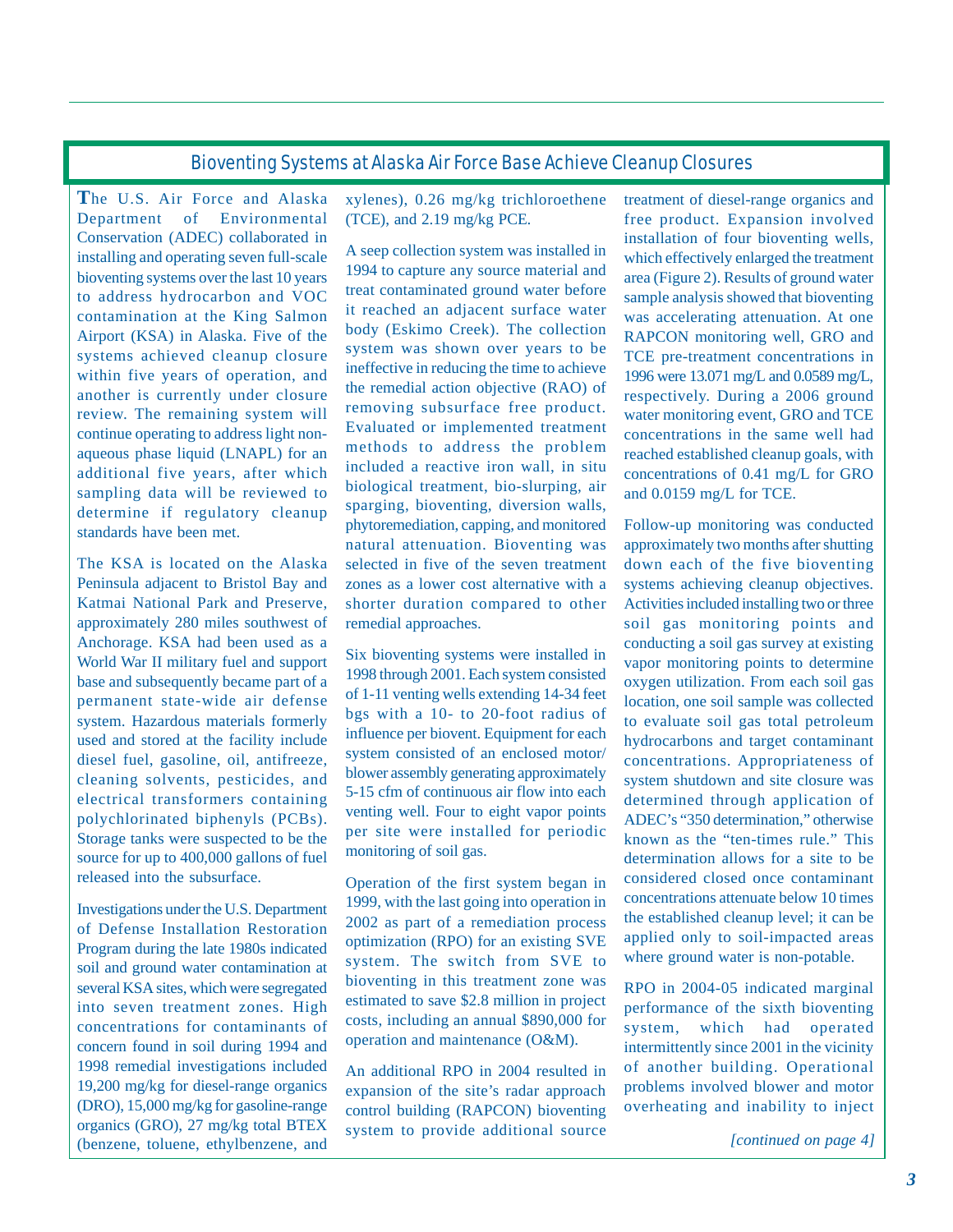#### *[continued from page 3]*

adequate oxygen, partially due to surface water infiltration. Less permeable soil, water-saturated soil, and temporary leaks in system piping combined to limit oxygen delivery in this system. Piping repairs and diversion of air flow to air injection wells within the treatment area were implemented but had limited effect. To determine whether NAPL-saturated soil could be limiting bioventing success, six direct push borings equipped with an insitu probe for measuring laser-induced fluoroescence (LIF) were advanced. LIF results showed low average saturation (2-4%) in the smear zone at a depth of 10-12 bgs. Based on recommendations from the RPO team and finalization of RPOs, ADEC recently granted approval for conditional closure with long-term monitoring and institutional controls.

The seventh bioventing system, which continues to operate, combines a bioventing curtain with a carbon-based pump and treatment system. This system was installed in 2003 to reduce LNAPL mobility and reduce continuing migration of hydrocarbons and TCE into the onsite creek. The bioventing curtain focuses on remediating the smear zone and augmenting natural attenuation, which was found to be occurring despite the cold climate. It consists of wells distributed across a contaminant plume perpendicular to ground water flow, in



order to oxygenate ground water before entrance to the creek. This combined treatment strategy allowed complete shutdown of the ground water seep collection system, consequently reducing annual O&M costs by approximately \$300,000 and potentially reducing long-term project costs by an estimated \$40 million.

Abandonment of all KSA bioventing wells will be completed under a future base-wide well abandonment and maintenance effort. The U.S. Air Force Center for Engineering and the Environment (AFCEE) estimates that installation and operation of the five bioventing systems reaching cleanup

closure cost approximately \$1.2 million and accelerated cleanup closure by decades when compared to monitored natural attenuation. More information about AFCEE's bioventing initiative, which has involved more than 150 bioventing systems at more than 30 sites, is available at www.afcee.af.mil/ resources/technologytransfer/.

*Contributed by Lori Roy, U.S. Air Force (lori.roy@elmendorf.af.mil or 907-552- 7697), Charley Peyton, U.S. Air Force (charley.peyton@elmendorf.af.mil) and Jonathan Schick, ADEC (jonathan.schick@alaska.gov)*

### SVE Interim Remedial Measure on Long Island Meets Response Action Goals

**N**orthrop Grumman Corporation (NGC) is successfully implementing SVE as an interim remedial measure (IRM) to mitigate offsite migration of VOCs in soil gas from the Bethpage Community Park in the Town of Oyster Bay on Long Island, New York. The IRM is being conducted per an Order on Consent with the New York State Department of Environmental Conservation (NYSDEC) and in conjunction with a pump and

treat IRM for ground water. Performance and compliance monitoring during the first year of SVE operation have indicated that response action goals are being met, allowing parts of the IRM to be rebalanced or eliminated.

The Bethpage Community Park was previously the site of the former Grumman settling ponds area, which received

chemical waste from the neighboring Grumman Aircraft Engineering Corporation (now NGC) property. NGC donated the property to the Town of Oyster Bay in 1962 for development of the park. Since the 1960s, the 18-acre park was open to the public for swimming, ice skating, picnicking, and other recreational activities. Discovery of PCBs and metals above state guidelines

*[continued on page 5]*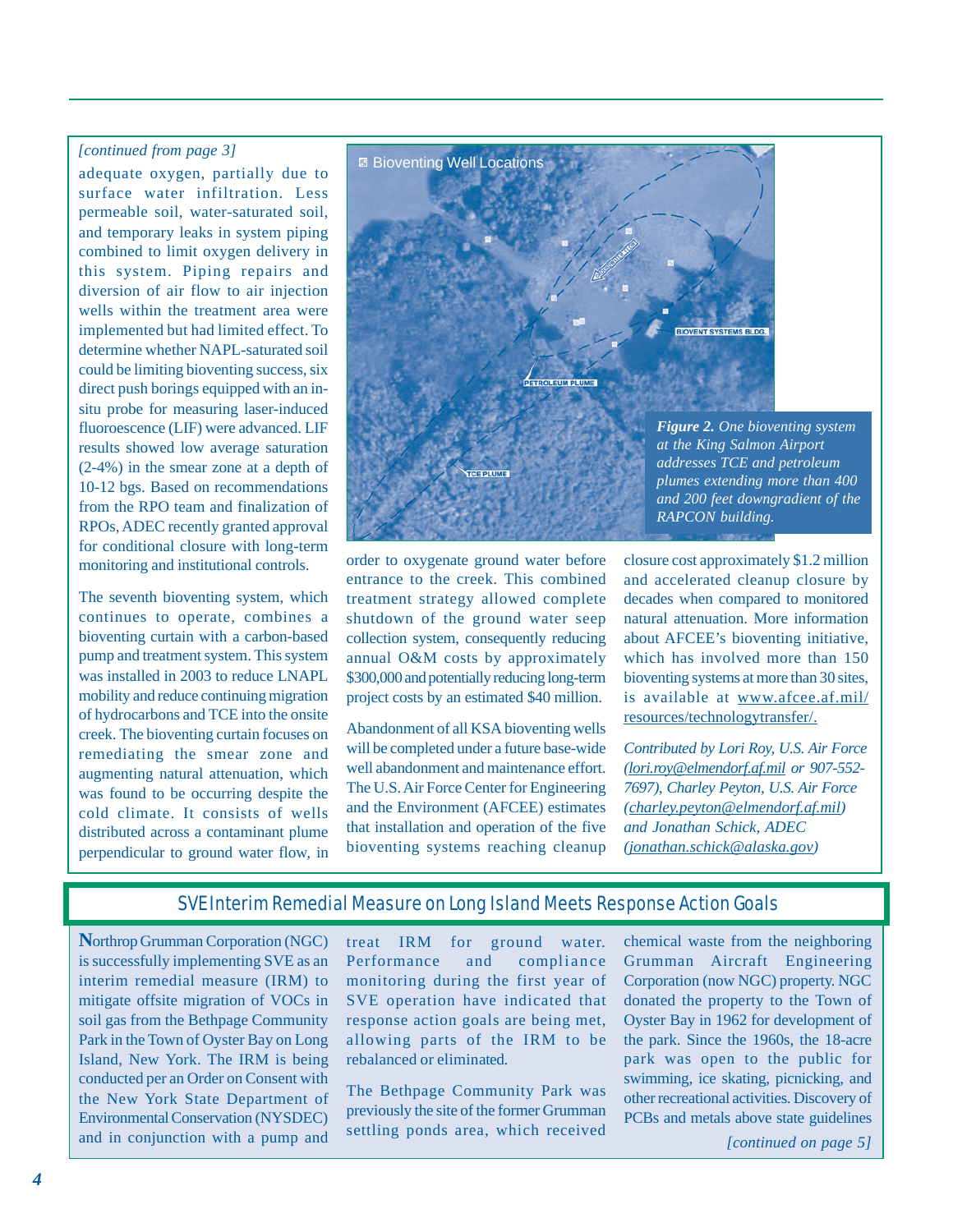

*[continued from page 4]*

in surface soil at the NGC property and shallow soils in the park prompted closure of portions of the park in 2002, excavation of contaminated surface soil, and further site investigations. Soil and ground water at the park were found to contain VOCs at elevated levels that raised concern for potential inhalation risk to nearby residents.

Native soil at the site consists of sand with interbedded lenses of silt, clay, and gravel. Depth to ground water is approximately 55 ft bgs, but perched ground water is present locally atop a low-permeability zone, which is encountered 36 to 46 feet bgs and ranges in thickness from 1 to 20 feet. The average horizontal conductivity of the upper glacial deposits is approximately 270 ft/day, and shallow ground water flows south-southeast at about 1 ft/day. Some areas of the site contain fill materials at varying depths.

Soil vapor samples collected in March 2007 were found to contain PCE, TCE, and isomers of dichloroethene (DCE). TCE was present at concentrations up to  $17,000 \text{ }\mu\text{g/m}^3$ , which exceeds NYSDEC's short-term guideline concentration (SGC) of  $14,000 \text{ }\mu\text{g/m}^3$ . NGC completed installation of the SVE system along the facility's access road at the southern and western borders of the park in early 2008 to prevent offsite migration of VOC soil vapor (Figure 3).

Four depressurization wells and 10 vacuum monitoring wells were installed in a line about 400-feet long along the western access road, while 14 depressurization wells and 37 vacuum monitoring wells (VCMs) were installed in a line about 1,300-feet long along the southern access road. The clustered depressurization wells have 5- to 20-foot-long screens, while the VCMs have 1-foot screens. Depths of the wells range from 7- to 50-feet bgs.

Two 20-hp and one 30-hp regenerative blowers were installed to generate a vacuum within the vadose zone and draw the vapor stream through the emissions control system. The system was designed to maintain an average negative pressure of -0.1 inches of water column (iwc) along the access road to prevent offsite migration of soil gas.

Three 52-gallon moisture separators were installed to remove condensate from the influent vapor stream and direct it to a 400 gallon bulk storage tank for offsite treatment. A heat exchanger conditions the effluent vapors prior to passing it through a vapor-phase granular activated carbon bed (VPGAC) for treatment. Treatment was to continue until all VOCs in the influent vapor stream were less than the NYSDEC annual guidance concentrations (on a 12-month rolling average) and less than SGCs for any given grab sample. Once the final remedies are selected, NGC will propose SVE closure criteria.

Continuous operation of the SVE system began in February 2008 with brief shutdowns due to routine maintenance and troubleshooting. Performance monitoring showed that the average induced vacuum was about three times greater than the -0.1 iwc design. As a result, the system was rebalanced in March 2008, and two of the blowers and the heat exchanger were put on standby. In addition, manifold control valves were adjusted, as needed, to lower or raise the vacuum and flow at various wells to obtain values closer to their design criteria.

Influent and effluent vapor streams were monitored monthly at vapor sampling ports from February through December. Total concentrations of VOCs in the influent vapor samples decreased from a maximum of 20,622  $\mu$ g/m<sup>3</sup> at system startup to a minimum of 1,966 μg/m3 in December. The concentration of TCE was reduced from above the SGC to  $710 \mu g/m^3$ .

VOC concentrations in effluent released to the atmosphere also complied with state criteria. A detailed air-emissions regulatory review summary and site status prepared in December 2008 demonstrated that untreated air emissions from the SVE system met applicable regulatory criteria. Therefore, the VPGAC was deemed no

*[continued on page 6]*